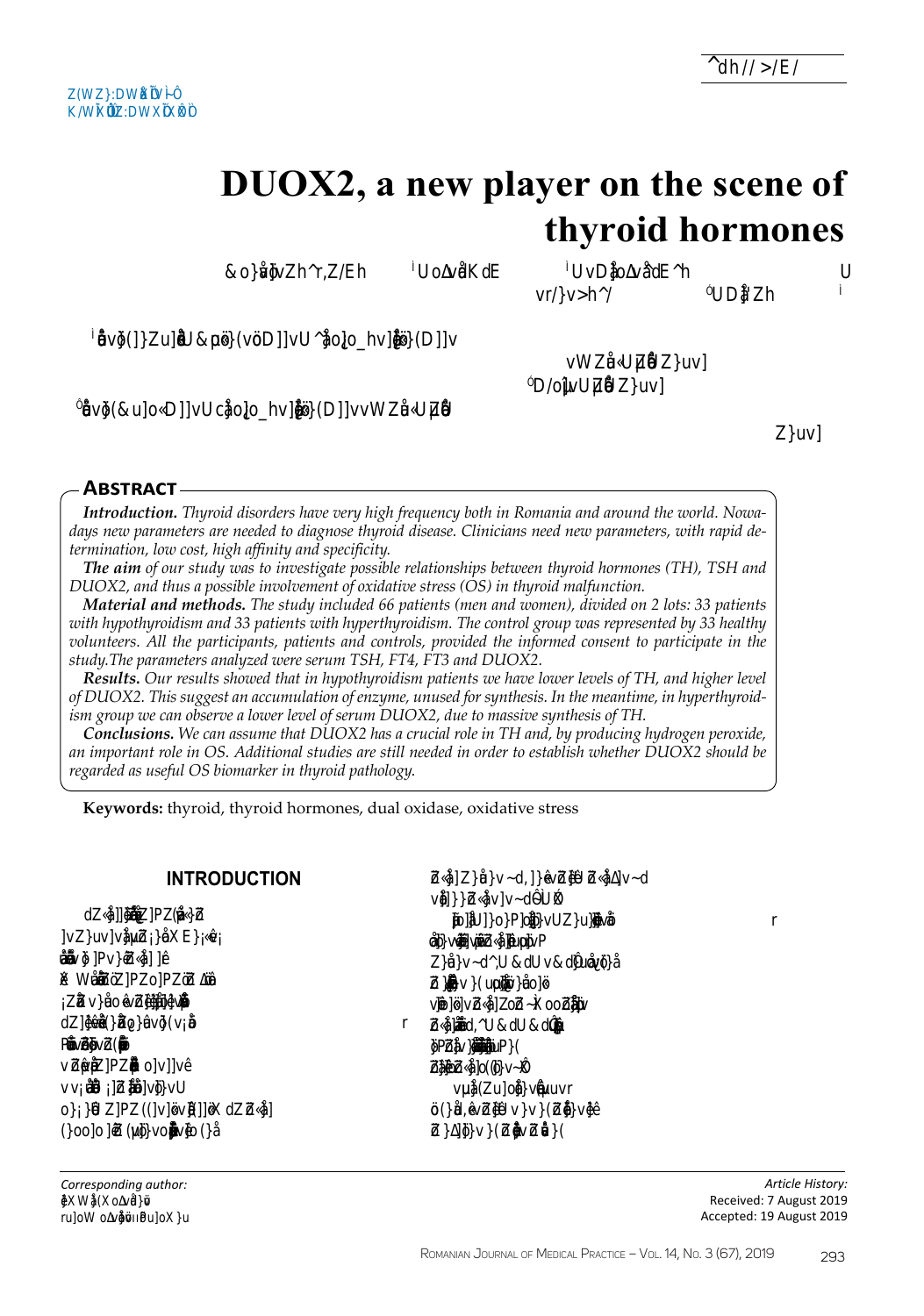hydrogen peroxide and a peroxidase enzyme that catalyzes the process, thyroperoxidase (TPO). The hydrogen peroxide necessary for TH biosynthesis is generated at the apical surface of the thyrocyte through a controlled reaction catalyzed by 2 members of the NADPH oxidases family, dual oxidase 1 (DUOX1) and dual oxidase 2 (DUOX2) (4-6).

The aim of our study was to investigate possible relationships between TH, TSH and DUOX2, and thus a possible involvement of oxidative stress (OS) in thyroid malfunction (7).

#### **MATERIAL AND METHODS**

The study included 66 patients (men and women), divided on 2 lots: 33 patients with hypothyroidism and 33 patients with hyperthyroidism. The control group was represented by 33 healthy volunteers. All the participants, patients and controls, provided the informed consent to participate in the study.

The parameters analyzed were serum TSH, FT4, FT3 and DUOX2. Measurement of serum TSH, FT4 and FT3 was performed using an automatic immunoassay system (IMMULITE 1000, Siemens Germany). Measurement of serum DUOX2 was performed using ELISA technique and assay kit from Abbexa UK.

*Table 1. Experimental data obtained in control group and hypothyroidism group*

| Parameter     | Control group   | Hypothyroidism<br>group | р    |
|---------------|-----------------|-------------------------|------|
| TSH (µUI/ml)  | $1.80 \pm 0.62$ | $23.81 + 5.1$           | 0.01 |
| $FT3$ (pg/ml) | $2.32 \pm 0.35$ | $2.86 \pm 0.8$          | 0.01 |
| $FT4$ (ng/dl) | $1.30 \pm 0.23$ | $1.20 \pm 0.16$         | 0.01 |
| DUOX2 (ng/ml) | 2.98±0.87       | $7.33 \pm 3$            | 0.01 |

**Table 2***. Experimental data obtained in control group and hyperthyroidism group*

| Parameter     | Control group   | Hyperthyroidism<br>group | P    |
|---------------|-----------------|--------------------------|------|
| TSH (µUI/ml)  | $1.80 \pm 0.62$ | $0.04 \pm 0.02$          | 0.01 |
| $FT3$ (pg/ml) | $2.32 \pm 0.35$ | $4.14 \pm 1.03$          | 0.01 |
| $FT4$ (ng/dl) | $1.30 \pm 0.23$ | $2.47 \pm 0.9$           | 0.01 |
| DUOX2 (ng/ml) | 2.98±0.87       | $2.65 \pm 0.7$           | 0.01 |







 $\Box$  Comtrol lot  $\Box$  Hiperthyroidism *Figure 2. Experimental data obtained in control group versus hyperthyroidism group*

Statistical analysis comparison between the two studied groups was done with Student's t test for parametric parameters.

### **RESULTS**

Our experimental data is highlighted in Table 1 and Table 2 and represented in Figures 1 and 2. Our results showed that the patients with high levels of TSH 23.81 ±5.1 µUI/ml have increased levels of DUOX2 7.33± 3 ng/ml, compared with the levels in control group: TSH 1.80±0.62 µUI/ml and DUOX2 2.98 $\pm$ 0.87 ng/ml;  $r^2$ =0.1.

Patients with very low levels of TSH 0.04 ±0.02 µUI/ml have lower levels of DUOX2 2.65± 0.7ng/ ml, compared to the levels in control group TSH 1.80±0.62 µUI/ml and DUOX2 2.98±0.87 ng/ml;  $r^2 = 0.06$ .

#### **DISCUSSIONS**

Our results showed that in hypothyroidism patients we have lower levels of TH, and higher level of DUOX2. This suggest an accumulation of enzyme, unused for synthesis. In the meantime, in hyperthyroidism group we can observe a lower level of serum DUOX2, due to massive synthesis of TH.

We can assume that DUOX2 has a crucial role in TH and, by producing hydrogen peroxide, an important role in OS. It is known that DUOX are essential for TPO catalyzed hormone synthesis (7,8). Previous studies demonstrated that hydrogen peroxide generated by DUOX, inhibit TPO activity due to oxidative damage to the enzyme. If DUOX activity is increased, and the TPO activity is reduced, thyroid tissue could be harmed because hydrogen peroxide is less consumed by the TPO system and produced in higher amounts by DUOX. Reactive oxygen species (ROS) accumulate, leading to oxi-